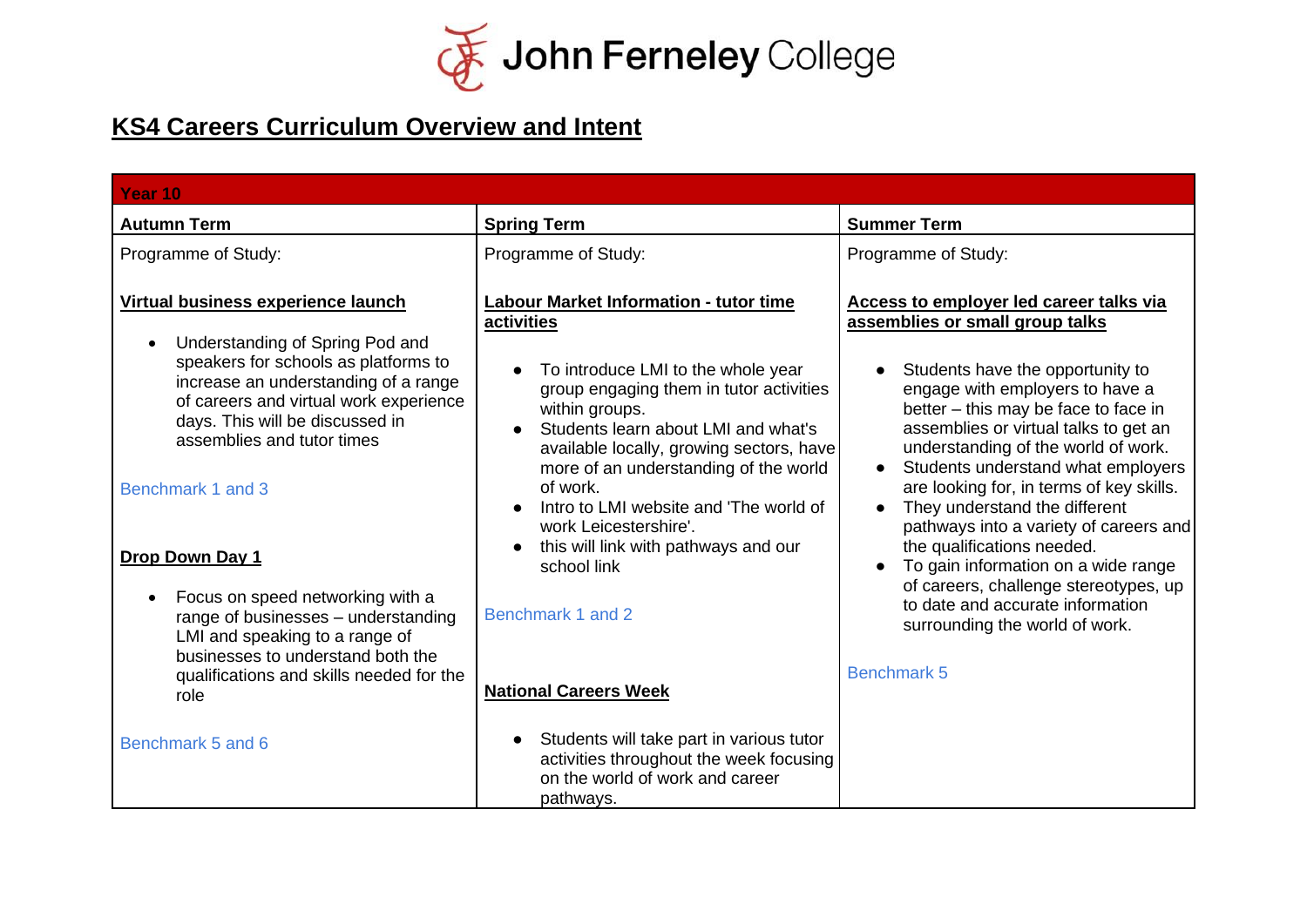

| <b>Tutor time activities:</b><br>The focus of Futures in term one will<br>be on employability skills - this links<br>into Unifrog and students adding to<br>their interests and activities page.                                                                                | Students will have access to employer<br>led career talks and assemblies<br>throughout the week.<br><b>Benchmark 5</b><br><b>Medicine calling event</b><br>Workshops and virtual work experience | <b>Careers Advice and Guidance Interviews</b><br>All students during year 10 or 11 will<br>$\bullet$<br>have a 1:1 guidance meeting looking<br>at career ideas, post 16 options,<br>grades, post 18 pathways and<br>apprenticeships.<br>Benchmark 1, 3 and 8 |
|---------------------------------------------------------------------------------------------------------------------------------------------------------------------------------------------------------------------------------------------------------------------------------|--------------------------------------------------------------------------------------------------------------------------------------------------------------------------------------------------|--------------------------------------------------------------------------------------------------------------------------------------------------------------------------------------------------------------------------------------------------------------|
| <b>National Apprenticeship Week</b><br>To give students an introduction to<br>apprenticeships and the wide variety of<br>apprenticeship opportunities there are<br>available to them, grades students<br>need to be achieving and what<br>employers are looking for in terms of | opportunity for students aspiring to work within<br>the health care sector primarily as doctors<br>Benchmark 6                                                                                   | <b>Pathways</b><br>In PSHE lessons pathways post 16<br>$\bullet$<br>will be launched with personal<br>statements and CVs explained.                                                                                                                          |
| key skills.<br>Students will have access to various<br>employer led activities through<br>assemblies and talks focusing on<br>apprenticeships.<br><b>Benchmark 5</b>                                                                                                            |                                                                                                                                                                                                  | <b>Tutor sessions</b><br>Focus on the importance of interview<br>technique in preparation for<br>college/apprenticeship/work<br>interviews.                                                                                                                  |
| <b>Careers within the Curriculum - Subjects</b><br>All subject areas link their curriculum<br>area to possible careers and the<br>knowledge, skills and qualifications<br>needed.                                                                                               |                                                                                                                                                                                                  |                                                                                                                                                                                                                                                              |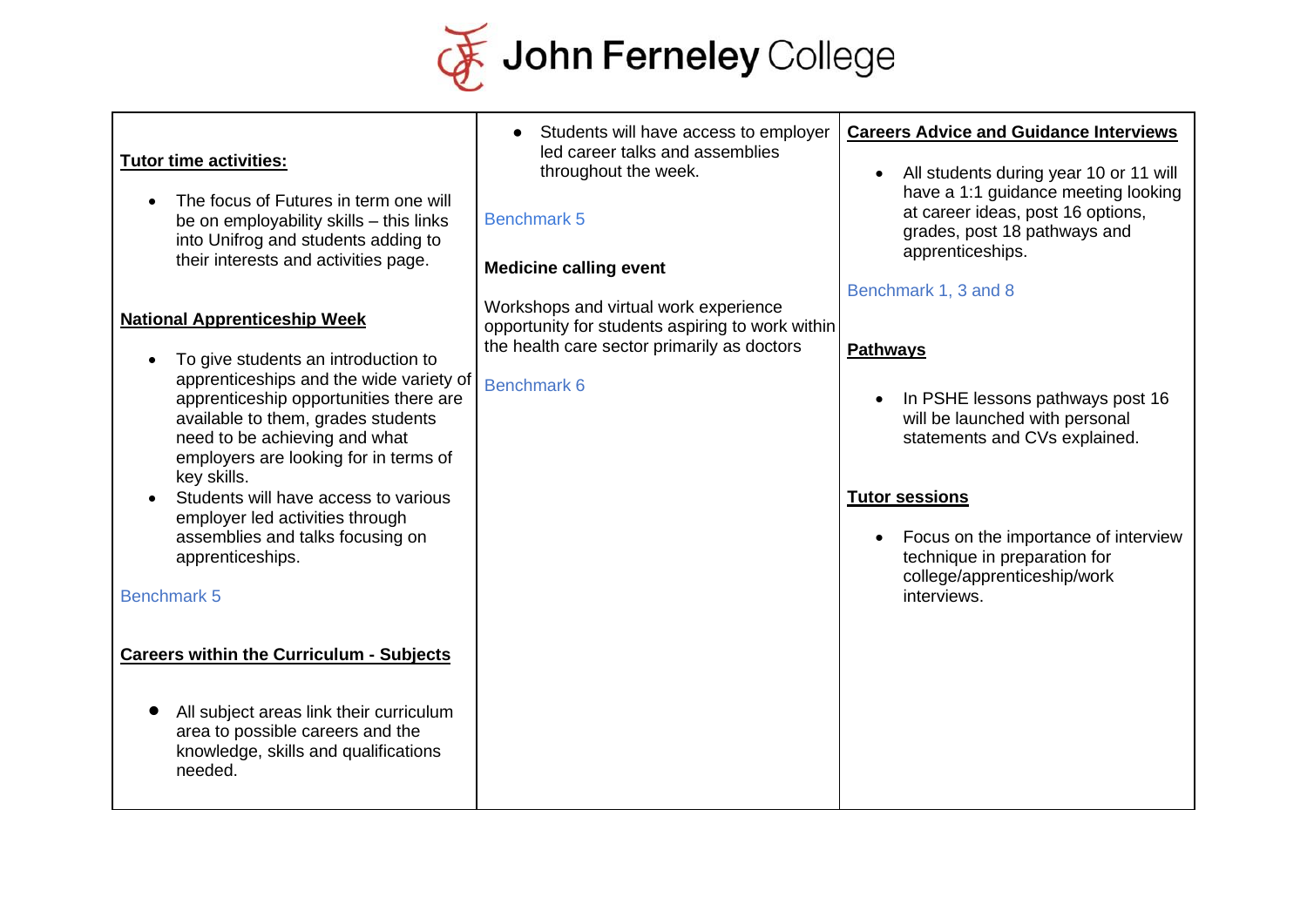

|  | <b>Benchmark 4</b> |  |
|--|--------------------|--|
|  |                    |  |

| Year 11                                                                                                                                                                                                                                                                                                                                                                                                                                                                                                                                                                                                        |                                                                                                                                                                                                                                                                                                                                                                                                                                                                                                         |                                                                                                                                                                                                                                                                                                                                                                                                                                                                                                                                                                                                                                                               |
|----------------------------------------------------------------------------------------------------------------------------------------------------------------------------------------------------------------------------------------------------------------------------------------------------------------------------------------------------------------------------------------------------------------------------------------------------------------------------------------------------------------------------------------------------------------------------------------------------------------|---------------------------------------------------------------------------------------------------------------------------------------------------------------------------------------------------------------------------------------------------------------------------------------------------------------------------------------------------------------------------------------------------------------------------------------------------------------------------------------------------------|---------------------------------------------------------------------------------------------------------------------------------------------------------------------------------------------------------------------------------------------------------------------------------------------------------------------------------------------------------------------------------------------------------------------------------------------------------------------------------------------------------------------------------------------------------------------------------------------------------------------------------------------------------------|
| <b>Autumn Term</b>                                                                                                                                                                                                                                                                                                                                                                                                                                                                                                                                                                                             | <b>Spring Term</b>                                                                                                                                                                                                                                                                                                                                                                                                                                                                                      | <b>Summer Term</b>                                                                                                                                                                                                                                                                                                                                                                                                                                                                                                                                                                                                                                            |
| Programme of Study:                                                                                                                                                                                                                                                                                                                                                                                                                                                                                                                                                                                            | Programme of Study:                                                                                                                                                                                                                                                                                                                                                                                                                                                                                     | Programme of Study:                                                                                                                                                                                                                                                                                                                                                                                                                                                                                                                                                                                                                                           |
| Post 16 Pathways event and information -<br><b>Drop Down Day 1</b><br>Access to post 16 providers so<br>students can make informed choices<br>about their future career pathways.<br>This day will also give them the<br>opportunity to take time to research<br>and begin their application process<br>and focus on personal statements.<br>All year 11 students will have the<br>opportunity to submit college<br>applications supported by key<br>members of staff.<br>Students are assisted in writing<br>personal statements, updating CV and<br>completing online applications.<br>Benchmarks 1, 3 and 5 | <b>National Careers Week</b><br>Employer engagement - Students<br>have access to an employer led<br>assembly during this week.<br>Employer led career talks - Students<br>have the opportunity to gain<br>information about key skills employers<br>look for.<br><b>Benchmark 5</b><br><b>Unifrog</b><br>Focus in tutor times and assemblies<br>on use of Unifrog to complete<br>interests and activities and reminders<br>of 'how to' complete personal<br>statements and interview 'how tos'<br>also. | Access to employer led career talks -<br>assemblies and tutor times<br>Students have the opportunity to<br>engage with employers to have a<br>better understanding of the world of<br>work. This might be face to face or it<br>could be virtual talks in tutor times or<br>assemblies.<br>Students understand what employers<br>are looking for, in terms of key skills.<br>They understand the different<br>pathways into a variety of careers<br>and the qualifications needed.<br>To gain information on a wide range<br>of careers, challenge stereotypes, up<br>to date and accurate information<br>surrounding the world of work.<br>Benchmark 5 and 7 |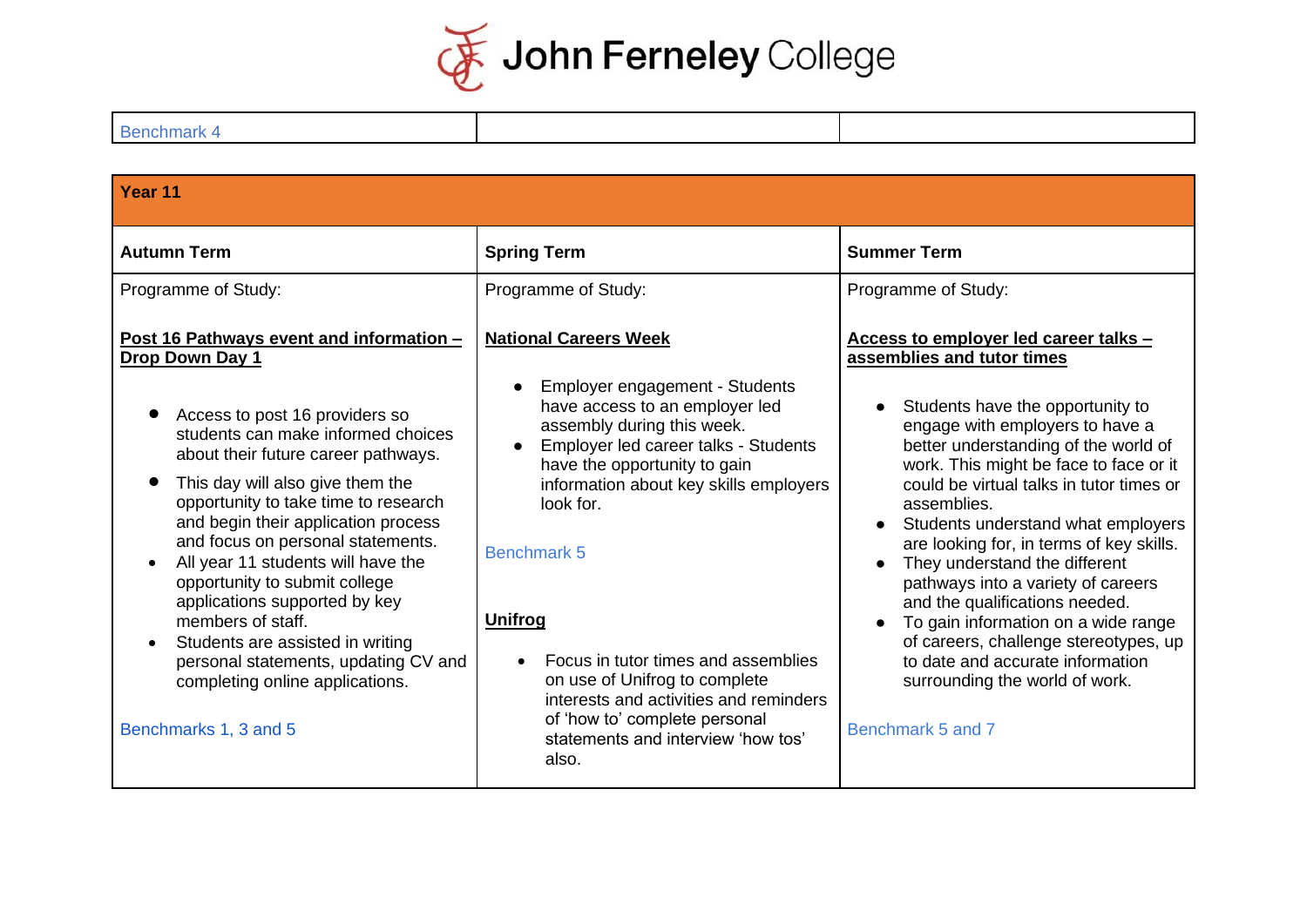

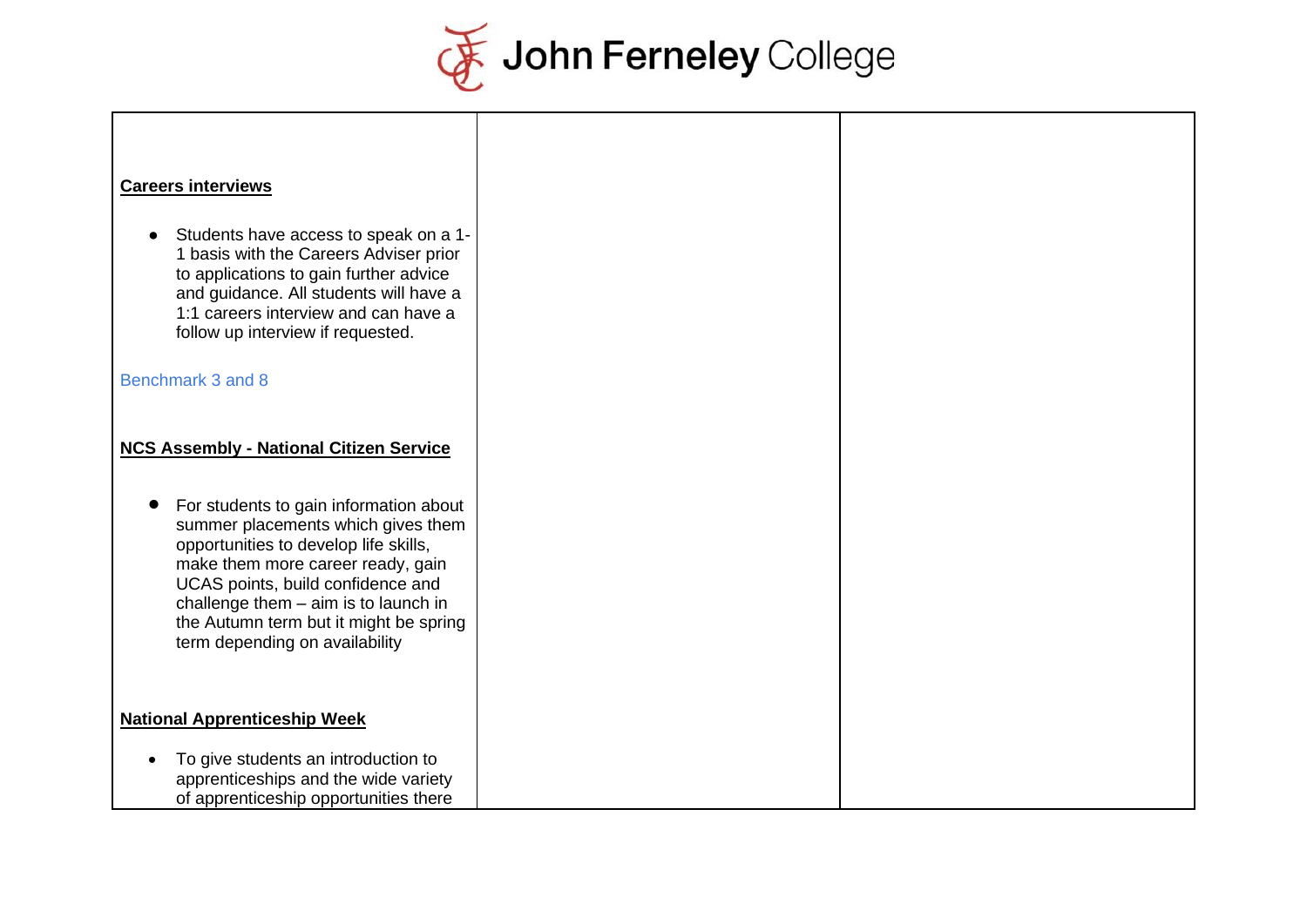

| are available to them, grades students<br>need to be achieving and what<br>employers are looking for in terms of<br>key skills.<br>Students will have access to various<br>employer led activities through<br>assemblies and talks focusing on<br>apprenticeships.                                                                                                                                 |  |
|----------------------------------------------------------------------------------------------------------------------------------------------------------------------------------------------------------------------------------------------------------------------------------------------------------------------------------------------------------------------------------------------------|--|
| <b>Benchmark 5</b>                                                                                                                                                                                                                                                                                                                                                                                 |  |
|                                                                                                                                                                                                                                                                                                                                                                                                    |  |
| Early intervention, key groups, college                                                                                                                                                                                                                                                                                                                                                            |  |
| applications                                                                                                                                                                                                                                                                                                                                                                                       |  |
| To support students who need help<br>throughout their post 16 applications<br>by providing 1-1 guidance and support<br>from key members of staff.<br>Students will be more likely to apply to<br>post 16 providers, feel more confident<br>about their interviews and reduce the<br>risk of becoming NEET.<br>This will be in conjunction with SENCO<br>$\bullet$<br>and our school pathways link. |  |
| Benchmark 1 and 3                                                                                                                                                                                                                                                                                                                                                                                  |  |
| <b>Interview Preparation Assembly</b>                                                                                                                                                                                                                                                                                                                                                              |  |